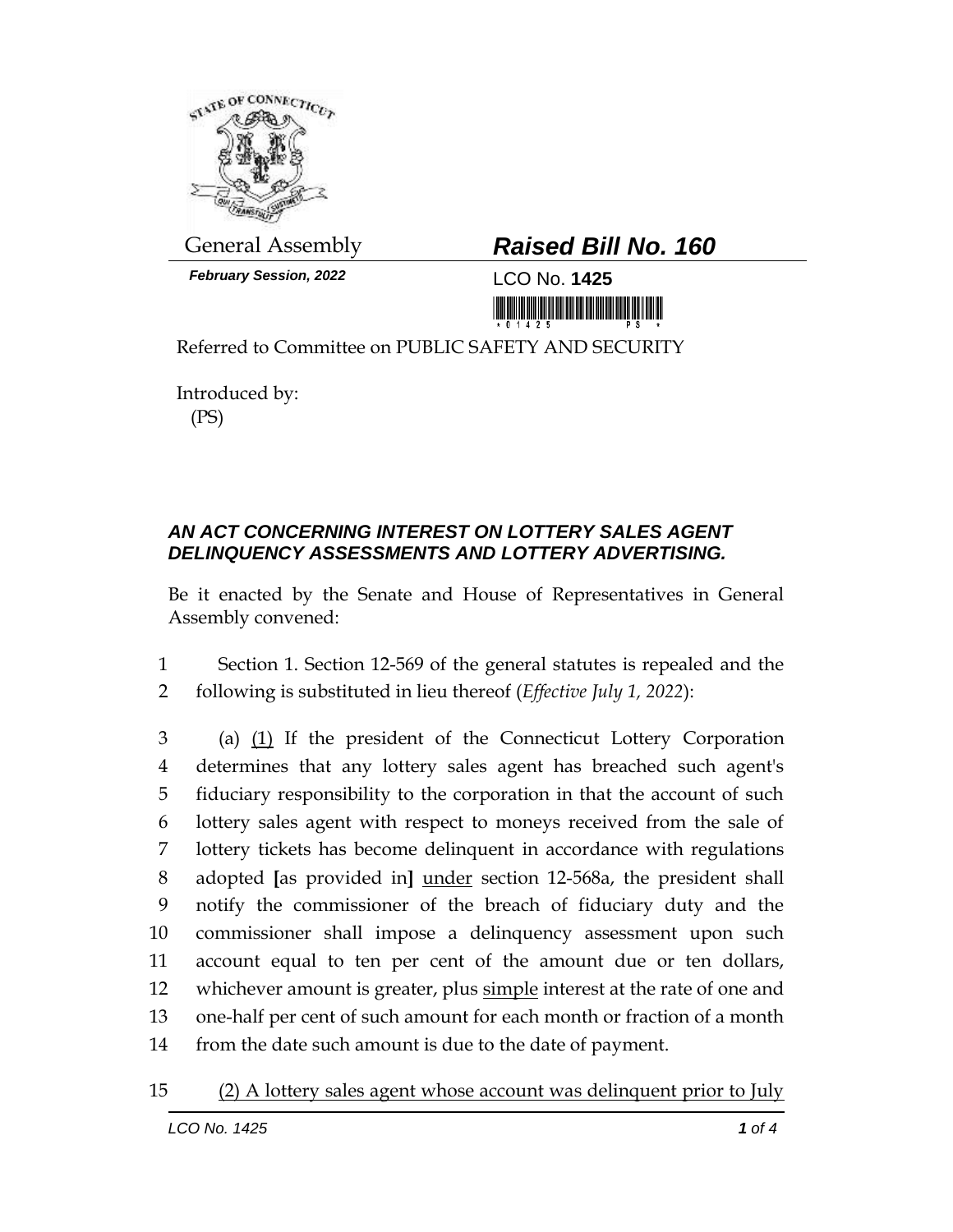1, 2022, and whose delinquency assessment was subject to compounding interest on June 30, 2022, may apply to the commissioner 18 on or after July 1, 2022, for a hardship waiver to reduce the amount of interest delinquent, outstanding and payable to an amount based on simple interest.

21 (3) Subject to the provisions of section 12-3a, the commissioner may waive all or part of the penalties provided under this subsection when 23 it is proven to the commissioner's satisfaction that the failure to pay such moneys to the state within the time allowed was due to reasonable cause and was not intentional or due to neglect.

26 (4) Any such delinquent lottery sales agent shall be notified of such delinquency assessment and shall be afforded an opportunity to contest the validity and amount of such assessment before the commissioner who may conduct such hearing. Upon request of the president of the Connecticut Lottery Corporation, the commissioner may prepare and sign a warrant directed to any state marshal, constable or any collection agent employed by the Connecticut Lottery Corporation for distraint upon any property of such delinquent lottery sales agent within the state, whether personal or real property. An itemized bill shall be attached to the warrant certified by the commissioner as a true statement of the amount due from such lottery sales agent. Such warrant shall have the same force and effect as an execution issued in accordance with chapter 906. Such warrant shall be levied on any real, personal, tangible or intangible property of such agent and sale made pursuant to such warrant in the same manner and with the same force and effect as a levy and sale pursuant to an execution.

 (b) The commissioner shall adopt regulations in accordance with chapter 54 to carry out the purposes of this section.

 Sec. 2. Section 12-814 of the 2022 supplement to the general statutes is repealed and the following is substituted in lieu thereof (*Effective July 1, 2022*):

(a) In each advertisement intended to promote the purchase of lottery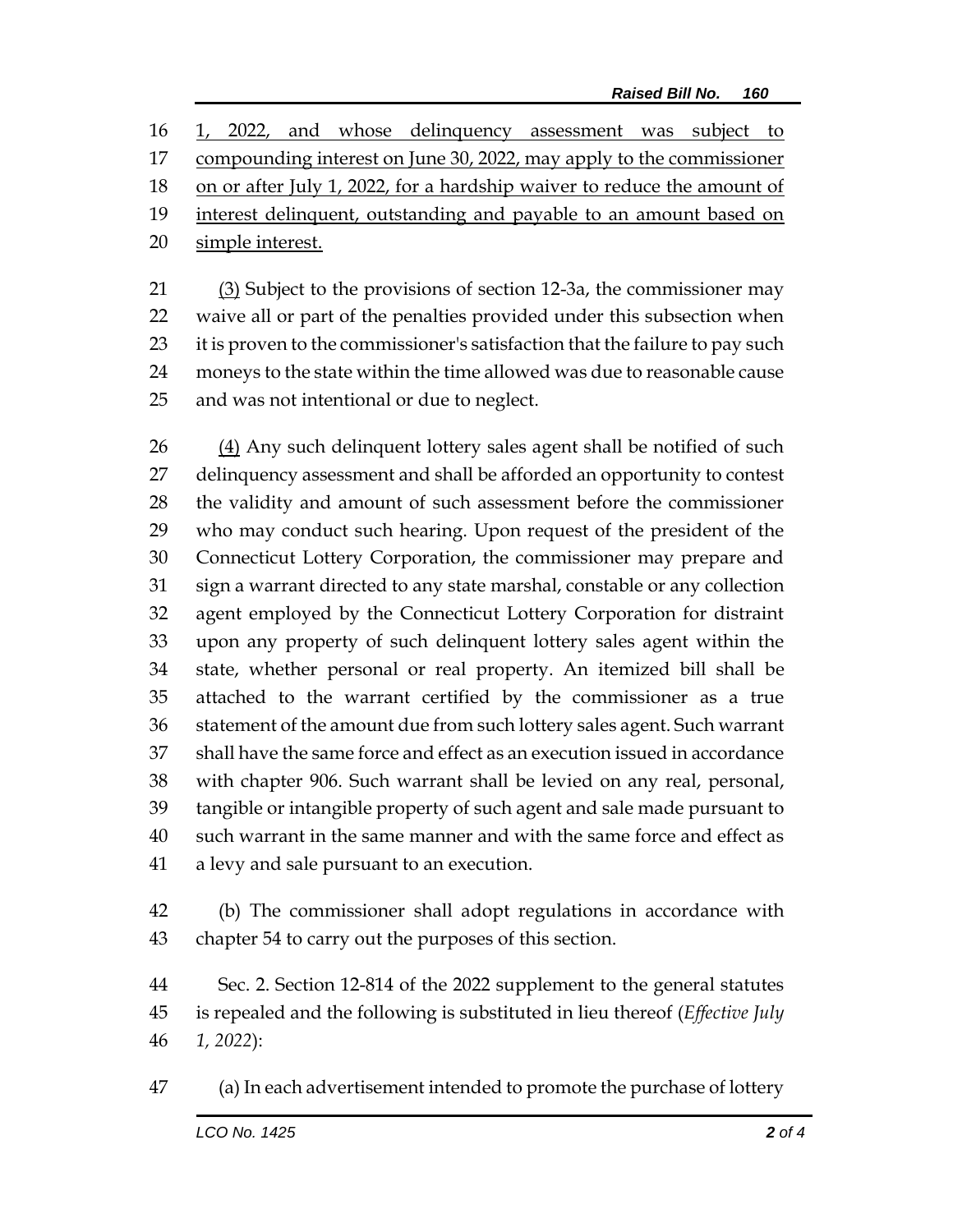tickets issued for games authorized under sections 12-563a, **[**and**]** 12-800 to 12-818, inclusive, and 12-850 to 12-872, inclusive, the corporation shall include a prominent and clear statement of the average chances of winning per specific lottery ticket. A prominent and clear statement in any written digital or print advertising shall mean a type font no smaller than ten per cent of the largest font included in such advertisement, 54 provided, for digital advertising posted in a physical retail location, the type font shall be no smaller than ten per cent of the largest font displayed that is applicable to the specific game to which the odds 57 apply.

 (b) The provisions of subsection (a) of this section shall apply **[**only**]** to (1) digital or print advertisements **[**in**]** including, but not limited to, social media, electronic mail communications, newspapers, magazines and brochures and on posters, **[**and**]** (2) **[**television and radio advertisements thirty seconds or longer for one game**]** video advertisements, and (3) audio-only advertisements, except those that are less than thirty seconds for (A) the sale of tickets for lottery draw games through the Internet, an online service or a mobile application, or (B) keno through the Internet, an online service or a mobile application.

 (c) On or before October 1, 1999, the corporation shall implement a code of standards for all advertisements and other activities intended to promote the purchase of lottery tickets for games authorized pursuant to this chapter. The code of standards shall include the requirement that no advertisement or promotion shall denigrate the character or conduct of nonlottery players or praise the character or conduct of lottery players.

 (d) The corporation shall not publish the photograph of any person who redeems a winning lottery ticket on the corporation's Internet web site without the prior written consent of such person.

 (e) If a person who redeems a winning lottery ticket requests to be excluded from the list of winners published on the corporation's Internet web site, the corporation shall remove such person's name from